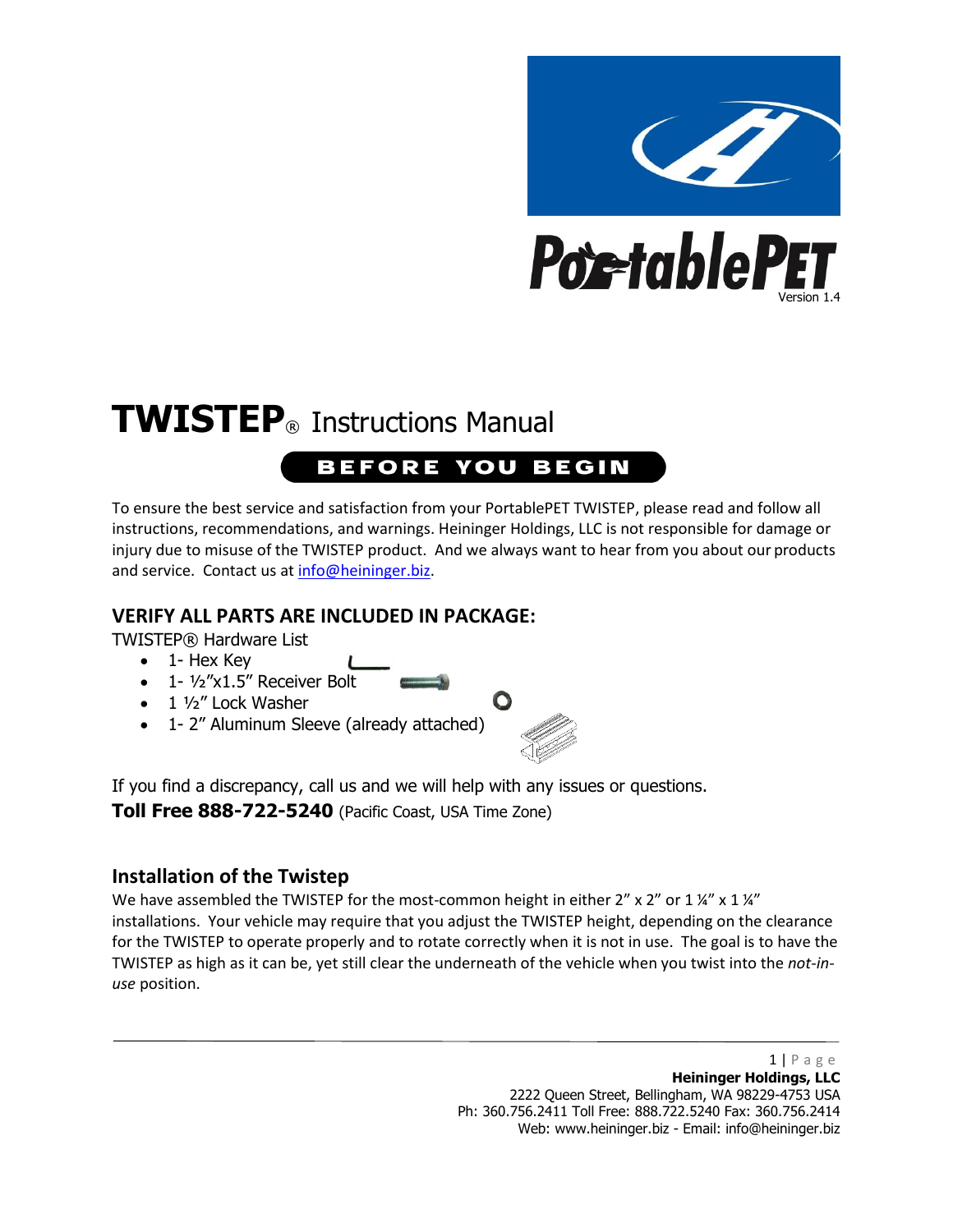

a. Your TWISTEP has been assembled with the 2" x 2" adaptor. If you have the smaller hitch size, loosen and remove the screw holding the adaptor with the included Hex Key. The receiver bar is now compatible with the smaller



hitch (1¼") size. Make sure you store the Hex Key for the 2" x 2" adaptor in a safe/memorable place.

b. Regardless of whether your hitch is  $2'' \times 2''$  or  $1\frac{1}{4}$  x  $1\frac{1}{4}$  you want to match the TWISTEP up to and insert it into the hitch. You will easily see if it will fit and twist properly. If you need to make an adjustment, move on to Step c. If it fits properly, proceed to **g.**



c. Loosen and remove the 4 screws holding the receiver bar to the tower assembly of the TWISTEP with the included Hex Key.

d. Raise and/or lower the TWISTEP assembly to match the holes and the proper height you need for your particular vehicle. Identify which level you need and set the assembly down (it becomes heavy to hold up after a short time) and remove the receiver bar.

e. Re-attach it to the TWISTEP assembly with the receiver bar, using the 4 screws/washers you previously removed. Be sure to tighten them similar to how tight it was originally.

f. Now, reinstall the total unit, making sure the TWISTEP can be rotated and the step can be set in place for proper use.

g. Once you are satisfied with the height adjustment, insert the receiver bolt/washer included in the parts kit and tighten to ensure it will not loosen on its own. When it is tightened the antiwobble function included in the receiver bar will stop any wobbling or rattling.

#### **Notice! If you are trying to install the TWISTEP on a 2006-2015 Chevrolet Tahoe or GMC Yukon, 2014-2015 Jeep Cherokee and some Nissan Pathfinders, you will need to call our customer support for an additional bracket, item #3053.**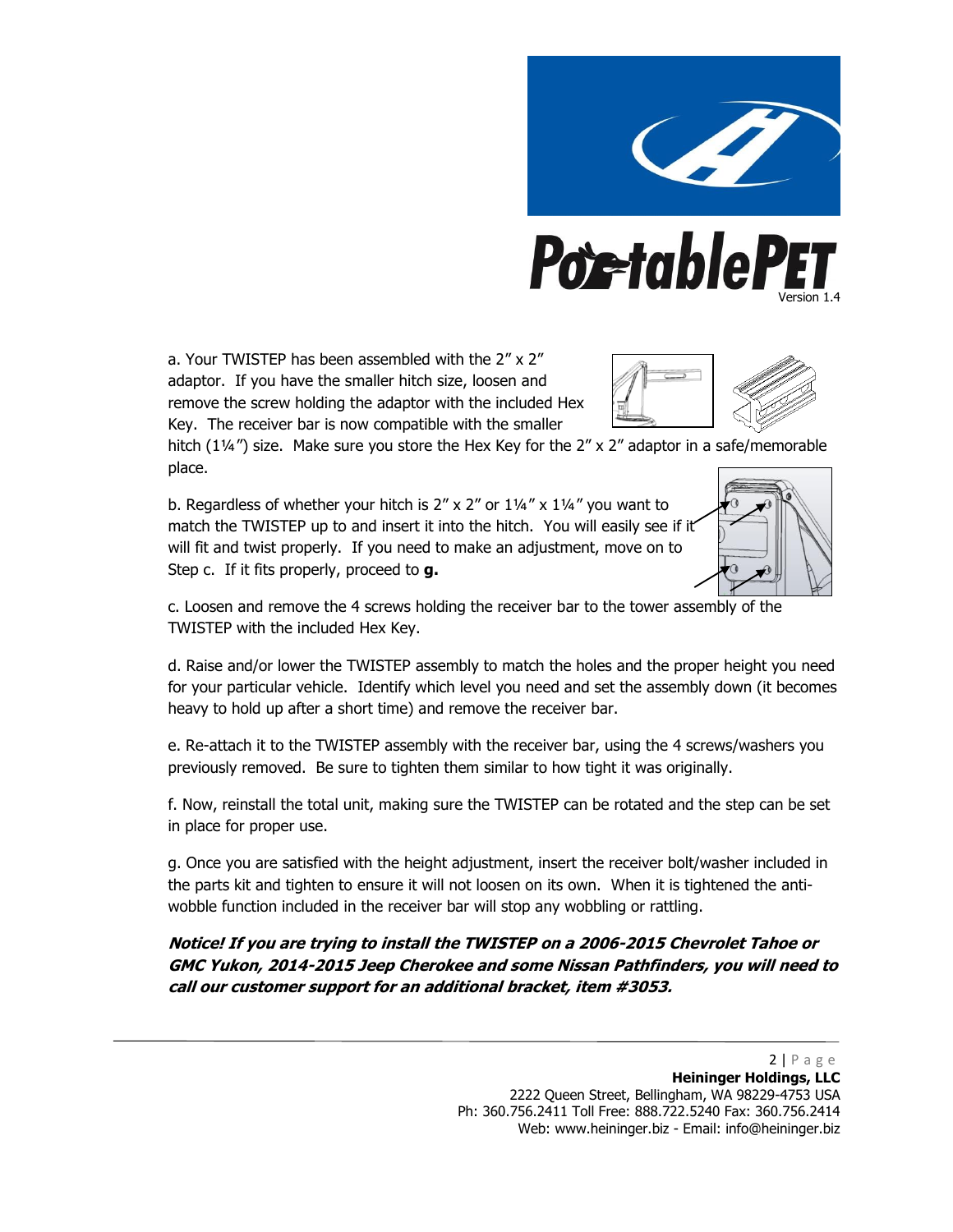

#### **How to use your TWISTEP**

After your TWISTEP is in place and securely fastened to the hitch:

- A. Lift T-Handle to release swivel movement of the platform
- B. Twist TWISTEP out to position 180 degrees until locating pin snaps back into place.
- C. Test it to make sure the placement is ideal for your use.
- D. Make sure to twist the Twistep back under the vehicle until the locating pins snaps back into place when not in use.
- E. ALWAYS wash the Twistep after a muddy, snowy, long distance journey to insure the product will provide the use you expect from such quality. Then use 3-In-One® oil to lubricate the working parts.

#### **When in USE**

- Do not stand or ride on TWISTEP while the vehicle is in motion.
- Ensure the vehicle engine is shut off before/during using TWISTEP.
- To prevent injury, always stow TWISTEP out of the way when not in use.
- Do not use TWISTEP as a platform to carry items while the vehicle is in motion.
- Do not use TWISTEP as a towing device.
- After rotating the TWISTEP into to place to use or store, make sure the locating pin is locked and in place so the TWISTEP cannot rotate further.
- Do not rotate TWISTEP while someone (or dog) is standing on it.
- Basic safety precautions and close supervision are necessary when TWISTEP is used, especially when it is used by or near children and pets.
- Do not operate or use TWISTEP when you are tired, ill, or under the influence of alcohol, drugs, or medication.
- Use TWISTEP only for its intended use as described in this manual/literature.
- When using TWISTEP do not exceed the tongue weight limit of the hitch on your vehicle. Be sure to check the actual tongue weight rating of your hitch to determine the maximum load that the TWISTEP can support. The TWISTEP by itself can support up to 400 pounds, but depending on the tongue weight limit of your hitch, the actual weight limit could be less. (For instance, most Class III hitches have a tongue weight limit of 500 pounds, but most Class II hitches have a tongue weight limit of 300 pounds.)
- Take appropriate safety precautions if weather conditions warrant (e.g. dry the TWISTEP, remove any ice; be mindful that the TWISTEP may become hot if left out in the sun).
- Do not overreach while using TWISTEP. Keep proper footing and balance at all times.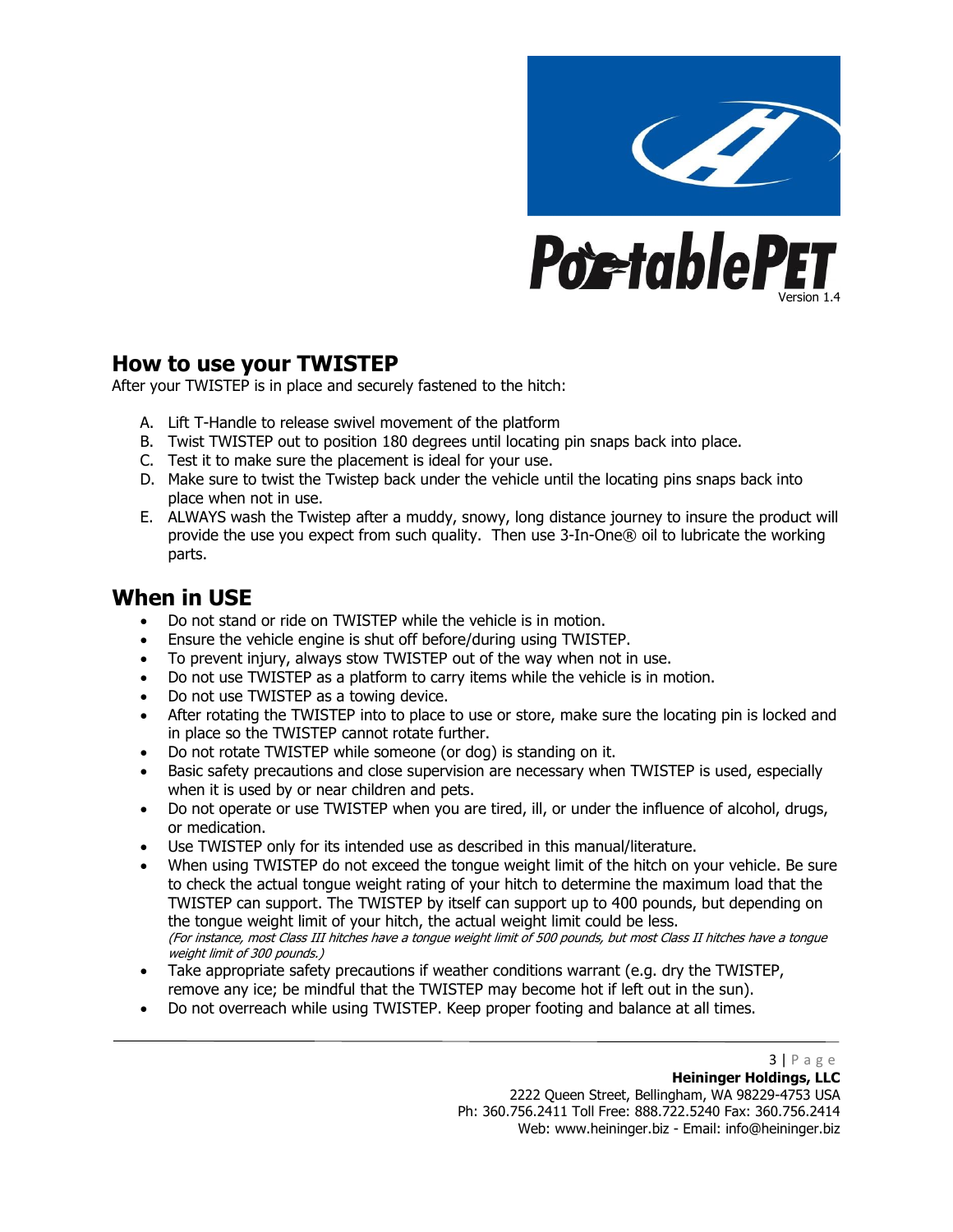

- Stop using your TWISTEP immediately if it appears unstable, if damage is visible or if the unit malfunctions or operates intermittently. Never use undue force to operate your TWISTEP.
- Follow all instructions and warnings. Failure to do so can result in injury. Be thoroughly familiar with the assembly, operation, proper use and maintenance of this product.
- The TWISTEP is designed to ride higher than the drive and suspension components of your vehicle. Take care when driving in or out of steep driveways or other uneven road surfaces as the TWISTEP could impact the ground in these situations.

| <b>Item/Product</b>     | <b>Description</b>               | <b>Price with Handling-</b><br>shipping |
|-------------------------|----------------------------------|-----------------------------------------|
| T-Handle Replacement    | New T-Handle Pin/Bolt            | \$14.95                                 |
| #6033 Hitch Lock        | Anti-wobble lock<br>rack/vehicle | \$29.95                                 |
| Hardware Kit            | Hitch Bolt, Hex Key &<br>Washer  | \$14.95                                 |
| 2" Aluminum Sleeve      | Adapter for 2" receiver          | \$29.95                                 |
| #3053 Extension Bracket | <b>Twistep Height Extension</b>  | \$49.95                                 |
| #3048 Pet Partition     | Pet Barrier for SUV              | \$59.95                                 |

#### **Spares & Replacements**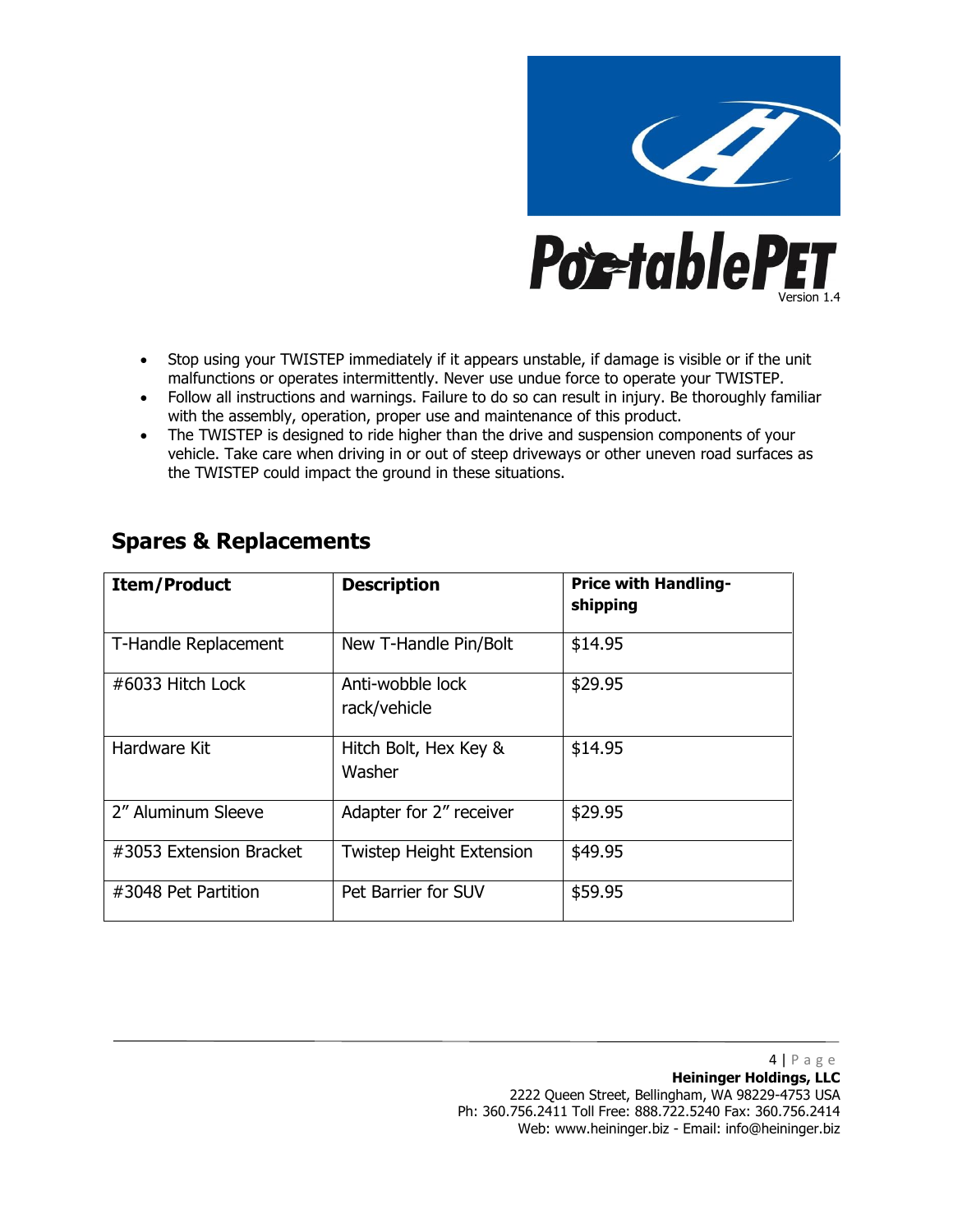

#### **Care and Maintenance**

- As an extra precaution, we recommend you double check the hitch bolt and all TWISTEP fasteners once a month (or every time you reinstall it, whichever is more often) to ensure everything is securely fastened and attached correctly. Address anything that has loosened or shifted over time with vehicle/road vibration.
- For proper operating performance, we recommend you clean your TWISTEP from time to time with soap and water, to ensure sand, grit and other debris do not interfere with TWISTEP's smooth operation. In salty conditions, wash the TWISTEP thoroughly at least every week.
- Please remember to stow TWISTEP out of the way if you drive through an automated car wash.
- Routine lubrication of TWISTEP® is required around the T-handle shaft to ensure the knob lifts easily and the platform rotates with ease. Use 3-In-One® Oil generously and often.





For more information on 3-In-One Oil, please visit www.3inone.com

Please share & show your pet on the TWISTEP® by uploading a photo/comments onto the **PortablePET** Facebook page.

## **If you have questions: Call 888-722-5240 Email: info@heininger.biz**

Office Hours Monday-Friday 8 A.M. – 5 P.M. Pacific Time